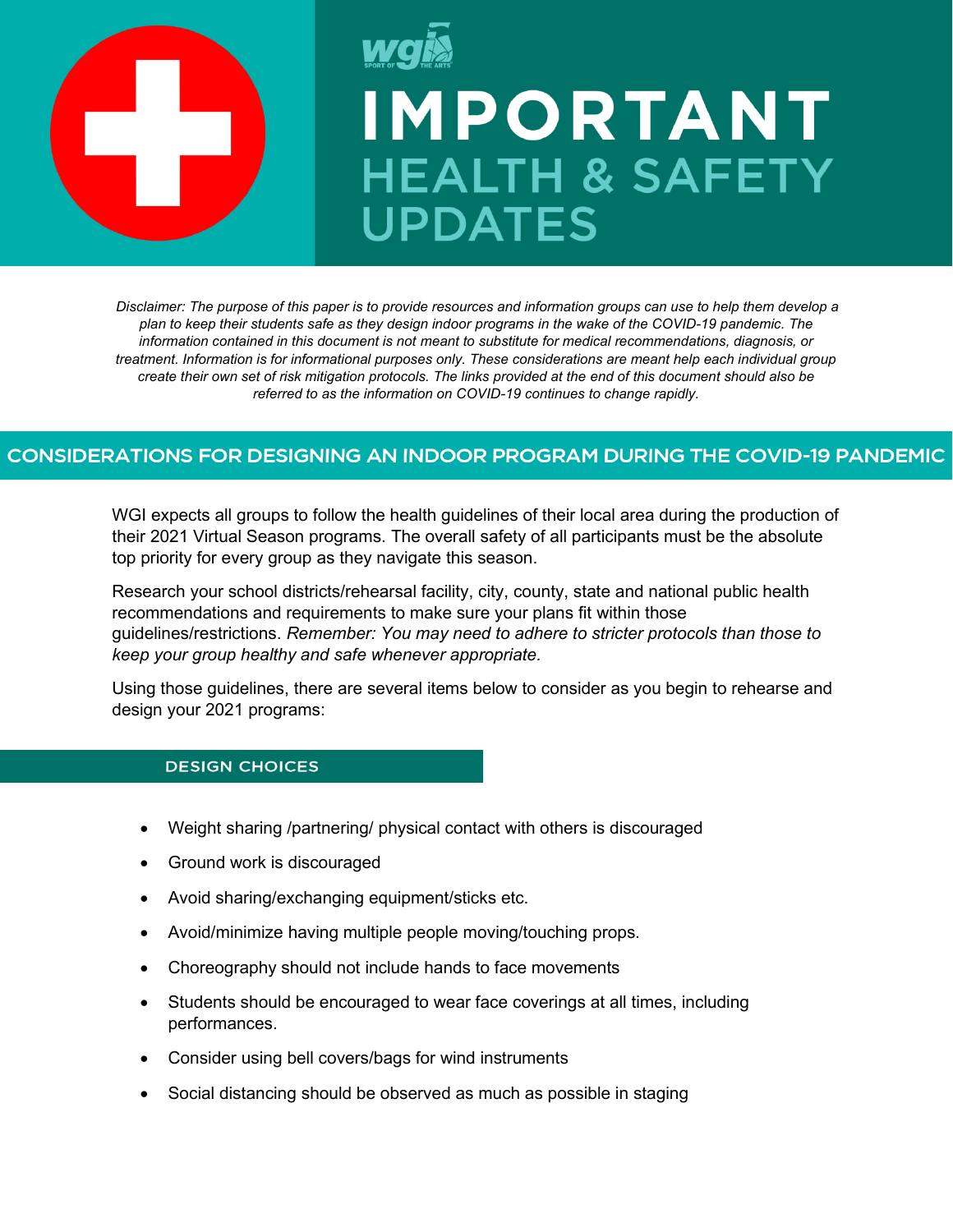- Using small pods of performers as a staging tool is discouraged
- If performing outdoors is possible, you may want to consider doing so.

## DAILY (INCLUDING SHOW DAYS) SAFETY CHECKLIST

- All students and staff should be encouraged to stay home if they feel sick.
- Everyone should complete a daily health pre-screening asking questions for verification from staff and members that they are not feeling symptoms or have not been exposed - *see monitoring form example* - [https://www.nfhs.org/media/3812337/2020-nfhs](https://www.nfhs.org/media/3812337/2020-nfhs-guidance-for-returning-to-high-school-marching-band-activities.pdf)[guidance-for-returning-to-high-school-marching-band-activities.pdf](https://www.nfhs.org/media/3812337/2020-nfhs-guidance-for-returning-to-high-school-marching-band-activities.pdf)
- Temperature checks > than 100.3 degrees Fahrenheit, it is recommended the individual go home immediately to begin quarantine.
- Sanitize all equipment, floor coverings, and props

# **REHEARSAL CONSIDERATIONS**

- Keep in mind there are no space restrictions on the performance area, to help encourage maximum social distancing.
- If inside, open windows and doors to maximize air circulation.
- Discourage spectators
- Consider reducing the length of the rehearsals when possible.
- Maintain social distance during breaks
- Require each student to bring a personal water bottle. Hydration stations (water fountains, water cows, water trough, etc.) should not be utilized.
- Require each student to bring a personal towel or yoga mat to utilize in a full body stretch or warm up on the ground
- Hand sanitizer should be plentiful and available to all individuals.
- Shared musical playback equipment (speakers/iPods/cd players) should be wiped down thoroughly before and after an individual's use of equipment.
- Appropriate clothing/shoes should be worn at all times.
- Students and staff should be encouraged to shower and wash their rehearsal clothing immediately upon returning to home.
- Consider eliminating any overnight situations. If necessary, make sure adequate social distancing is possible.